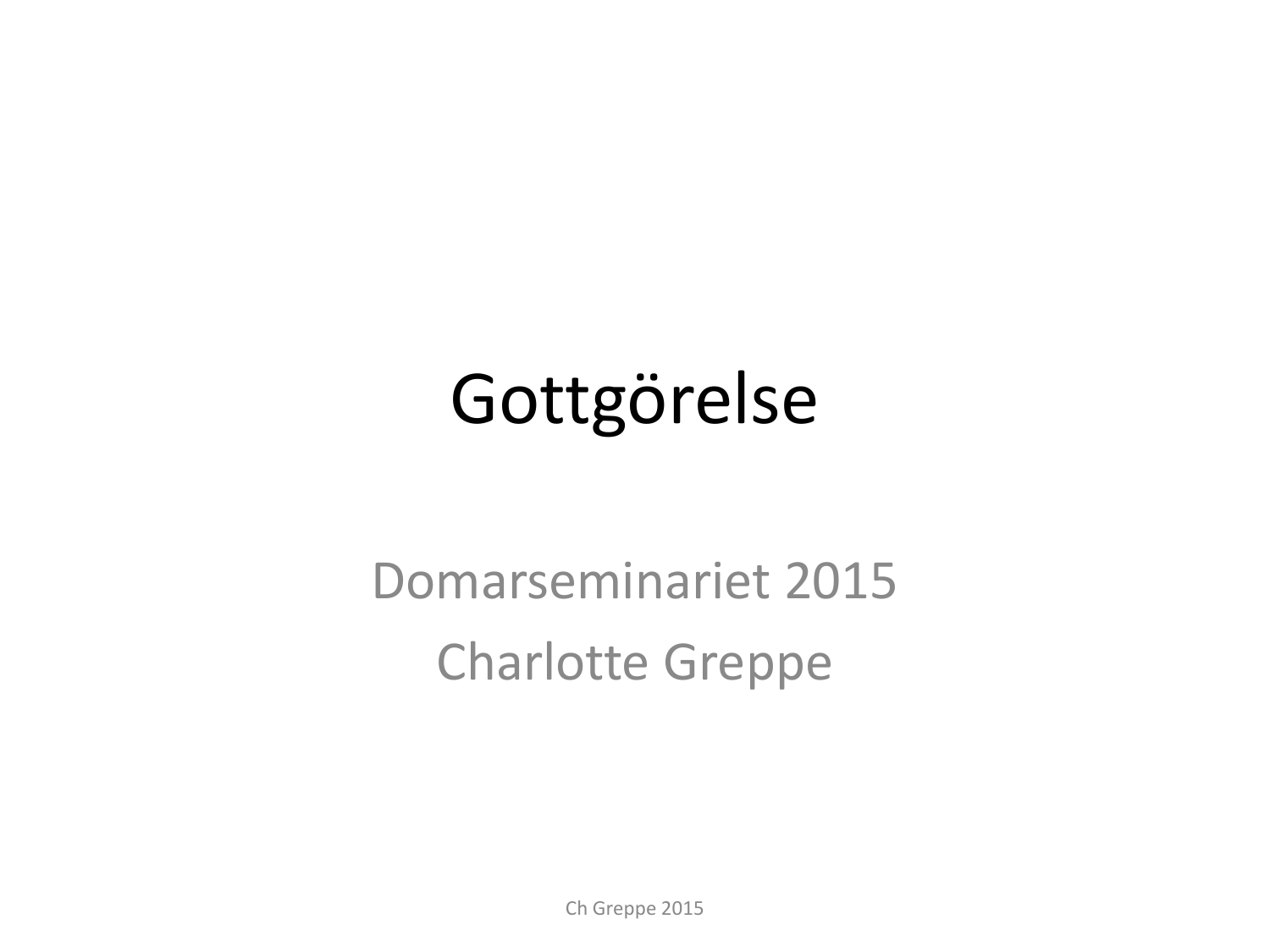# Vad säger regel 62?

Flera förutsättningar ska vara uppfyllda:

- Båtens poäng väsentligt sämre
- Utan båtens egen skuld
- OCH något av a-d har inträffat:
- a) Arrangören eller domarna gjort fel
- b) Skadad pga båt som skulle hålla undan
- c) Lämnat hjälp
- d) Åtgärd av båt som brutit mot R2 eller 69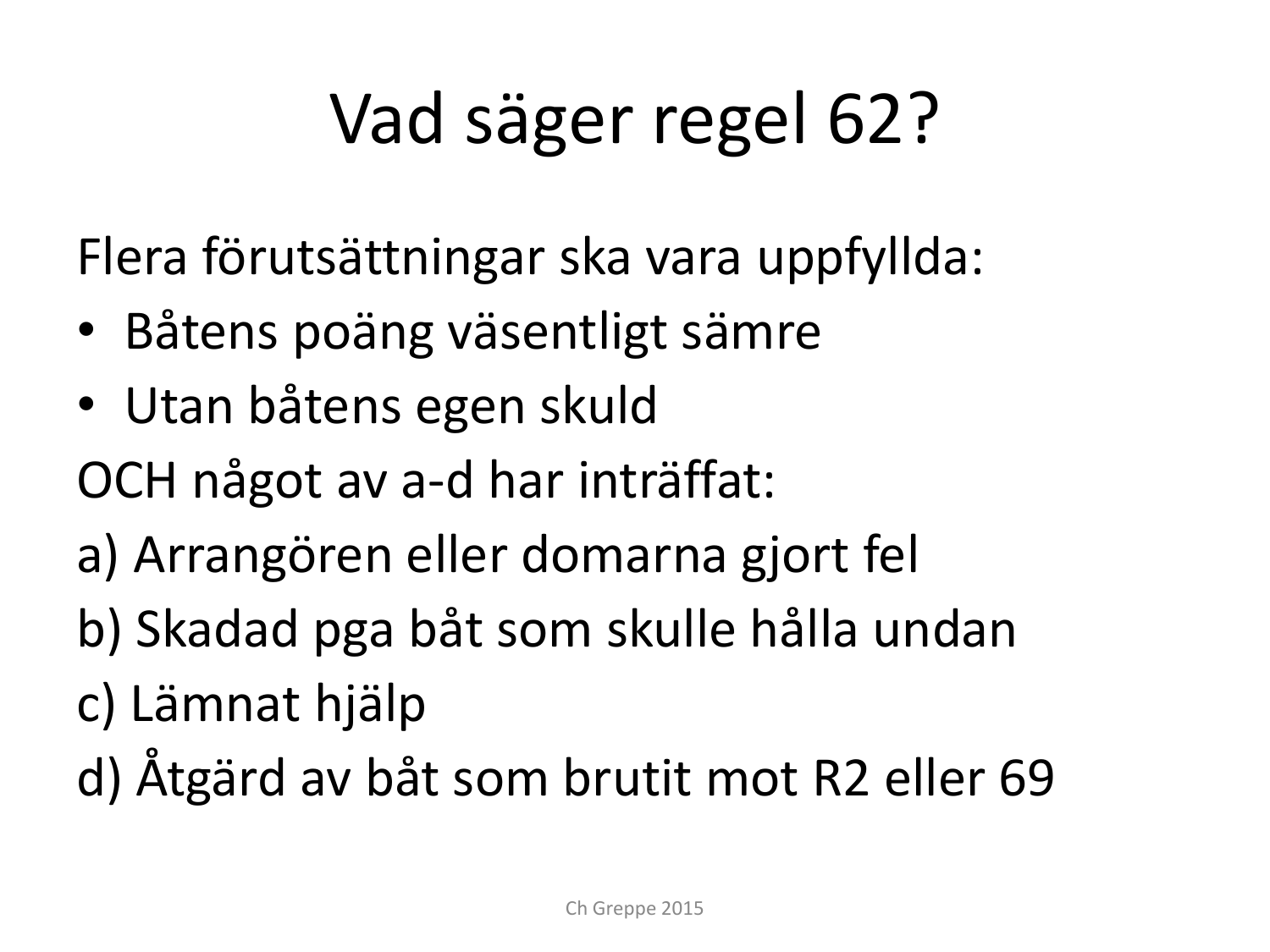### 62 GOTTGÖRELSE

62.1 En ansökan om gottgörelse eller en protestkommittés beslut om att överväga gottgörelse ska grundas på ett påstående eller en möjlighet att en båts poäng i en kappsegling eller serie har blivit eller kan bli påtagligt sämre, utan båtens egen skuld, genom

a) en felaktig åtgärd eller underlåtenhet av kappseglingskommittén, protestkommittén, arrangerande myndigheten, besiktningskommittén eller mätkommittén för tävlingen, men inte genom en protestkommittés beslut när båten var *part* i förhandlingen,

b) en sak- eller personskada på grund av en åtgärd av en båt som bröt mot en regel i del 2 eller av en farkost som inte *kappseglade* och som var skyldig att hålla undan,

c) att den har lämnat hjälp (men inte till sig själv eller sin besättning) i överensstämmelse med regel 1.1, eller

d) en åtgärd av en båt, eller en medlem av dess besättning, som resulterade i ett straff enligt regel 2 eller ett straff eller varning enligt regel 69.2c.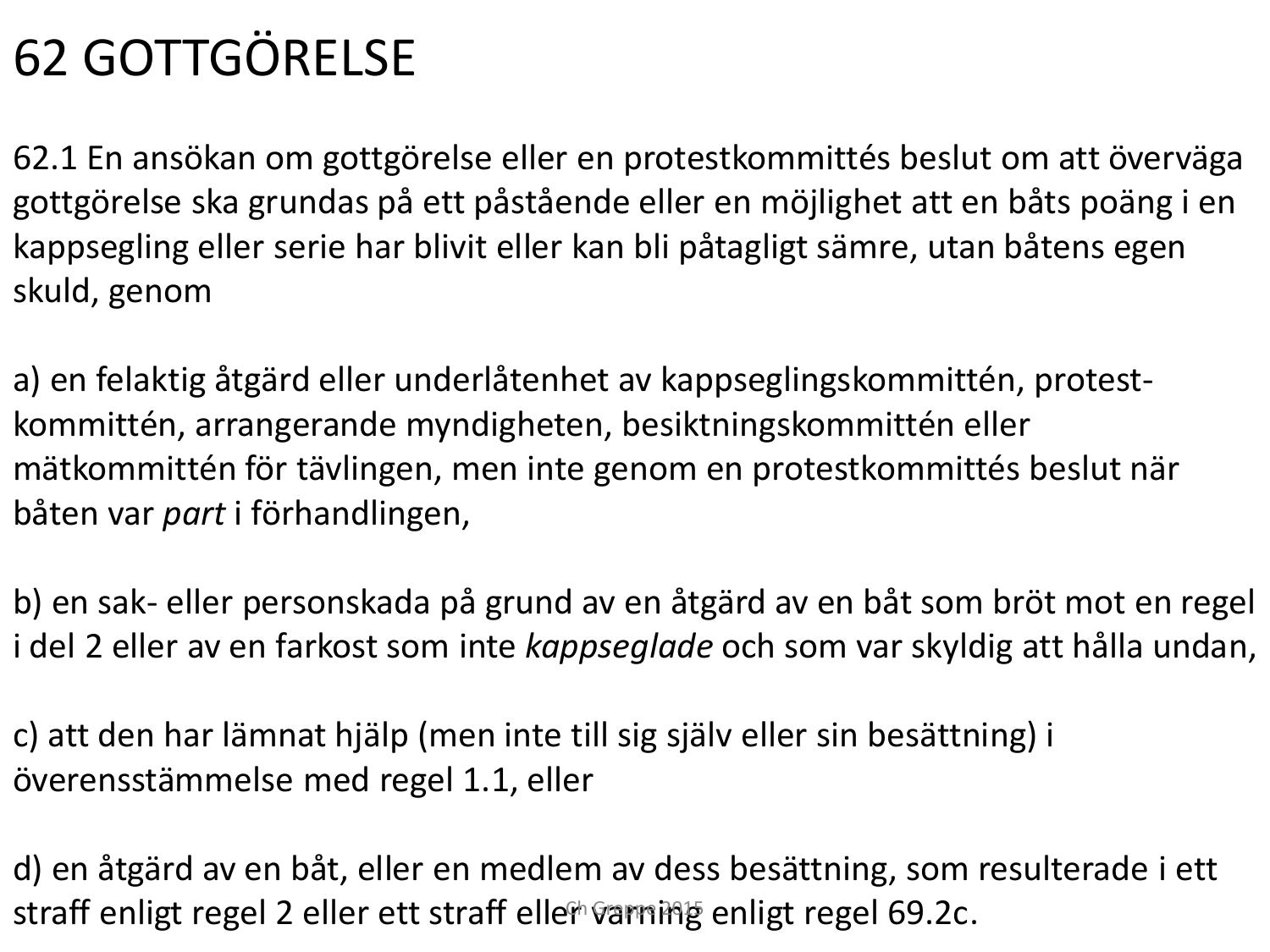62.2 Ansökan ska vara skriftlig och ange orsaken till den. Om ansökan gäller en händelse i kappseglingsområdet, ska den lämnas till tävlingsexpeditionen senast vid protesttidens utgång eller två timmar efter händelsen. Det är den tidsgräns som infaller senare som gäller. Andra ansökningar ska lämnas in så snart det finns rimlig möjlighet efter att ha fått kännedom om orsakerna till dem. Protestkommittén ska utsträcka tiden om det finns rimlig anledning att göra det. Ingen röd flagga behövs.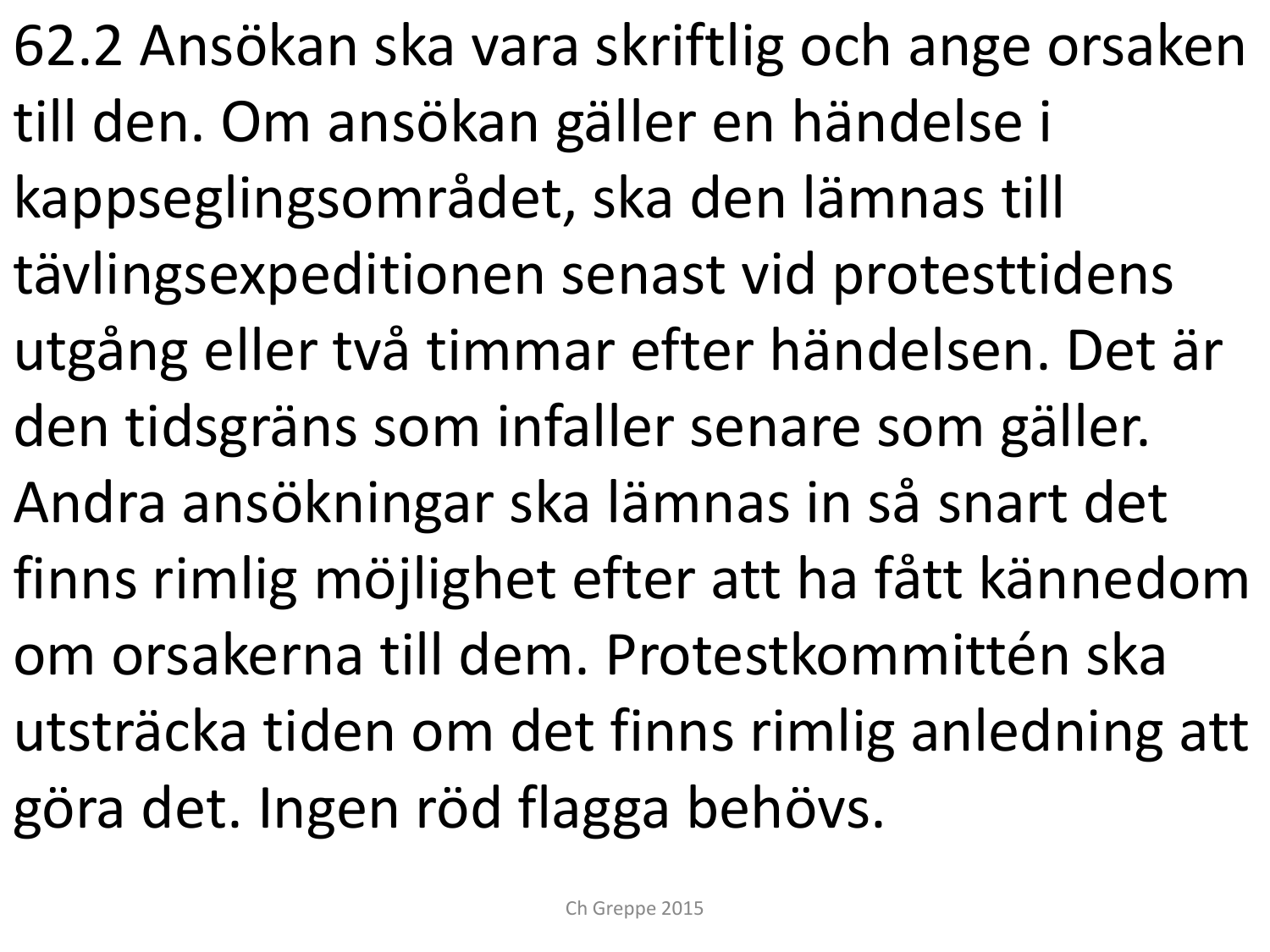## Typer av gottgörelser

- Ändra en eller flera båtars resultat i en eller flera seglingar
- Skapa en resultatlista när kappseglingskommittén har annullerat seglingen
- Annullera en segling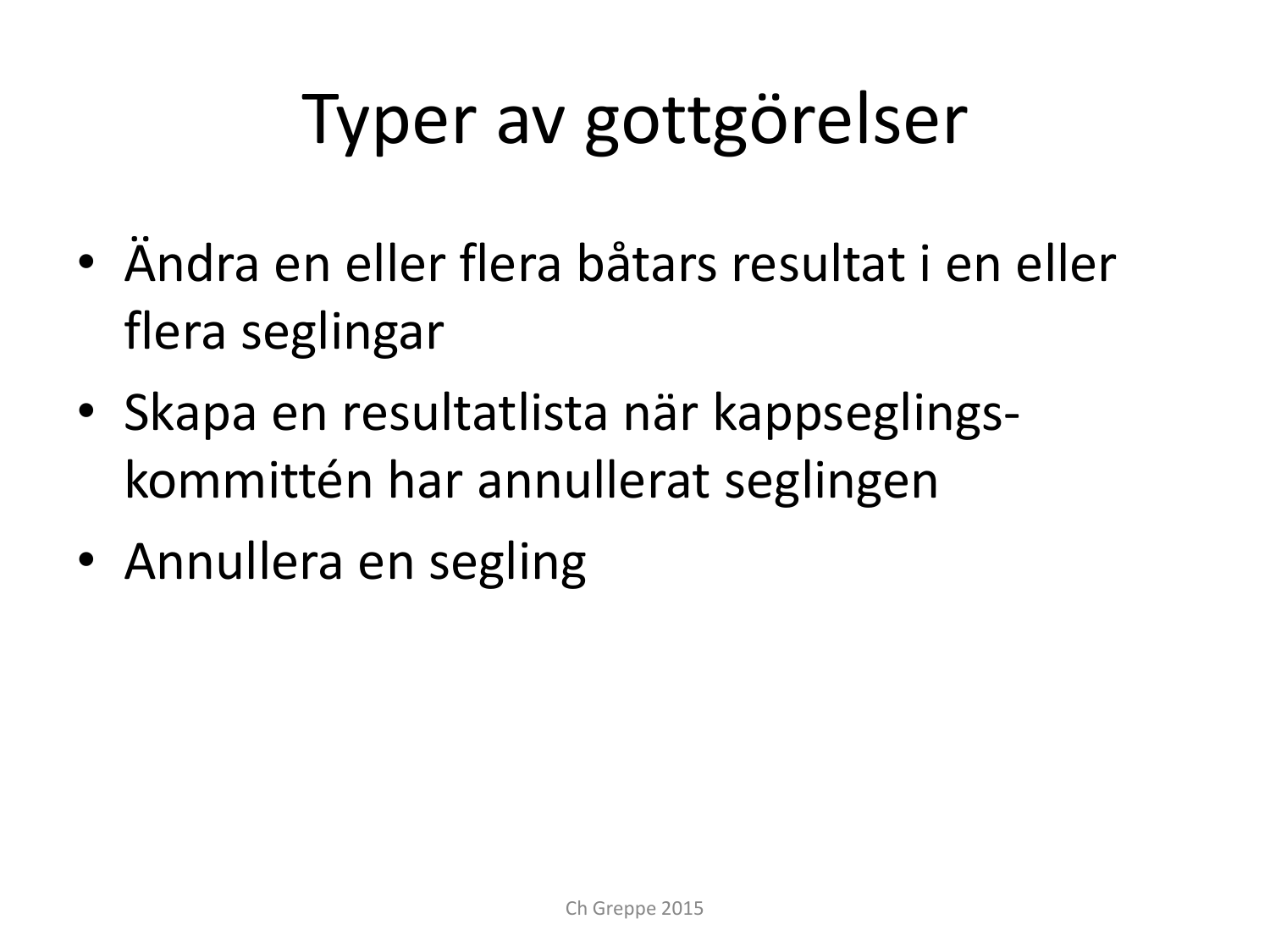## 64.2 Beslut om gottgörelse

När protestkommittén finner att en båt har rätt till gottgörelse enligt regel 62 ska den vidta en åtgärd som är så rättvis som möjligt för alla båtar som berörs, oavsett om de har ansökt om gottgörelse eller inte. Det kan vara att ändra poängen (se regel A10 för exempel) eller målgångstiden för båtar, att *annullera*  kappseglingen, att låta resultaten kvarstå oförändrade eller att vidta någon annan åtgärd. Om protestkommittén är tveksam om fakta eller det troliga resultatet av någon åtgärd för kappseglingen eller serien, ska den inhämta information från lämpligt håll, särskilt innan den *annullerar* kappseglingen. Ch Greppe 2015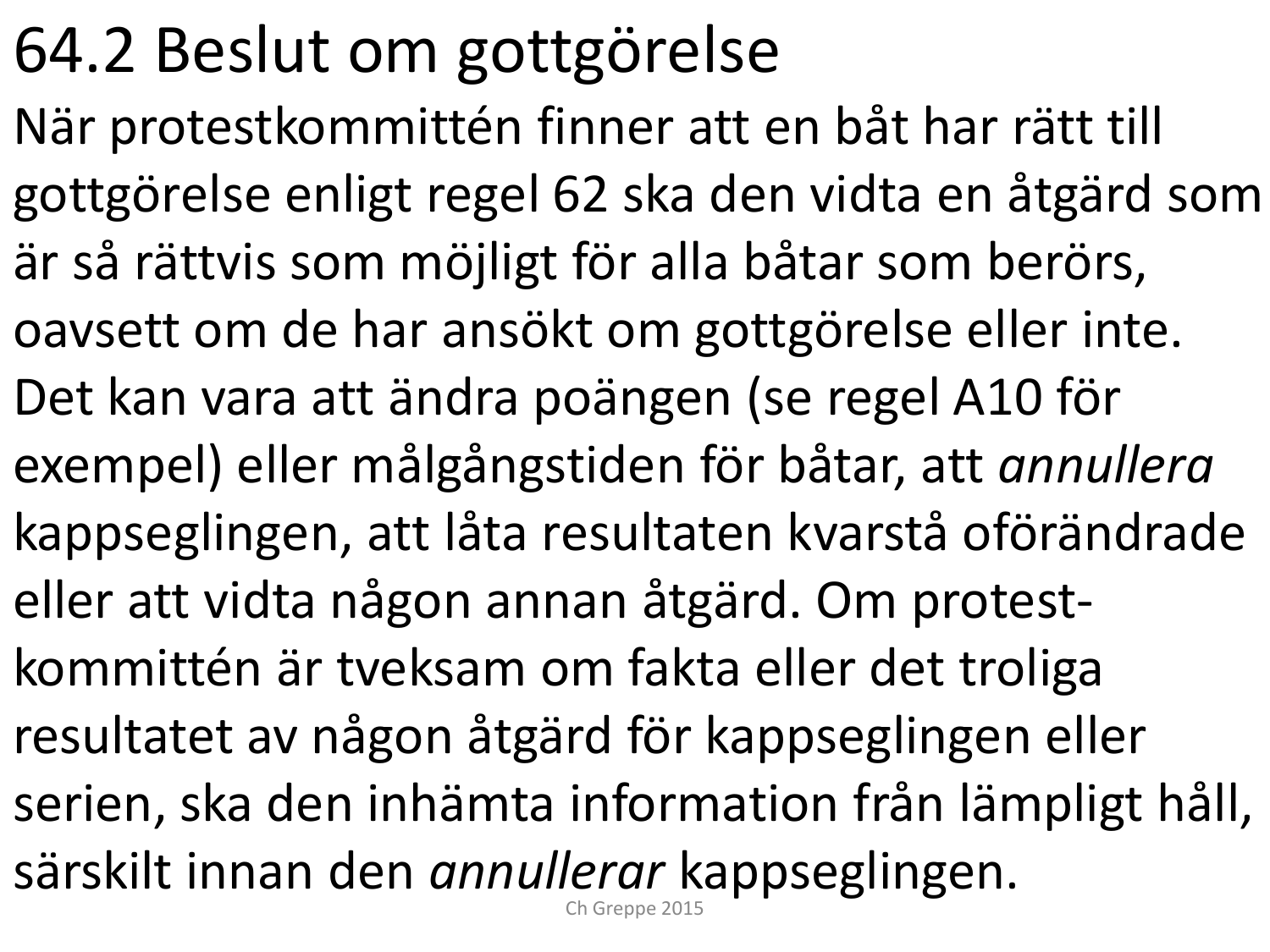### A10 REKOMMENDATIONER VID GOTTGÖRELSE

Om protestkommittén beslutar att ge gottgörelse genom att ändra en båts poäng i en kappsegling, bör den överväga att ge båten

a) poäng lika med medeltalet, avrundat till närmaste tiondel av en poäng (avrunda 0,05 uppåt), av sina poäng från kappseglingarna i serien utom i den aktuella kappseglingen,

b) poäng lika med medeltalet, avrundat till närmaste tiondel av en poäng (avrunda 0,05 uppåt) av båtens poäng i alla kappseglingar före den aktuella kappseglingen, eller

c) poäng baserat på den placering båten hade vid tidpunkten för händelsen som föranledde gottgörelsen.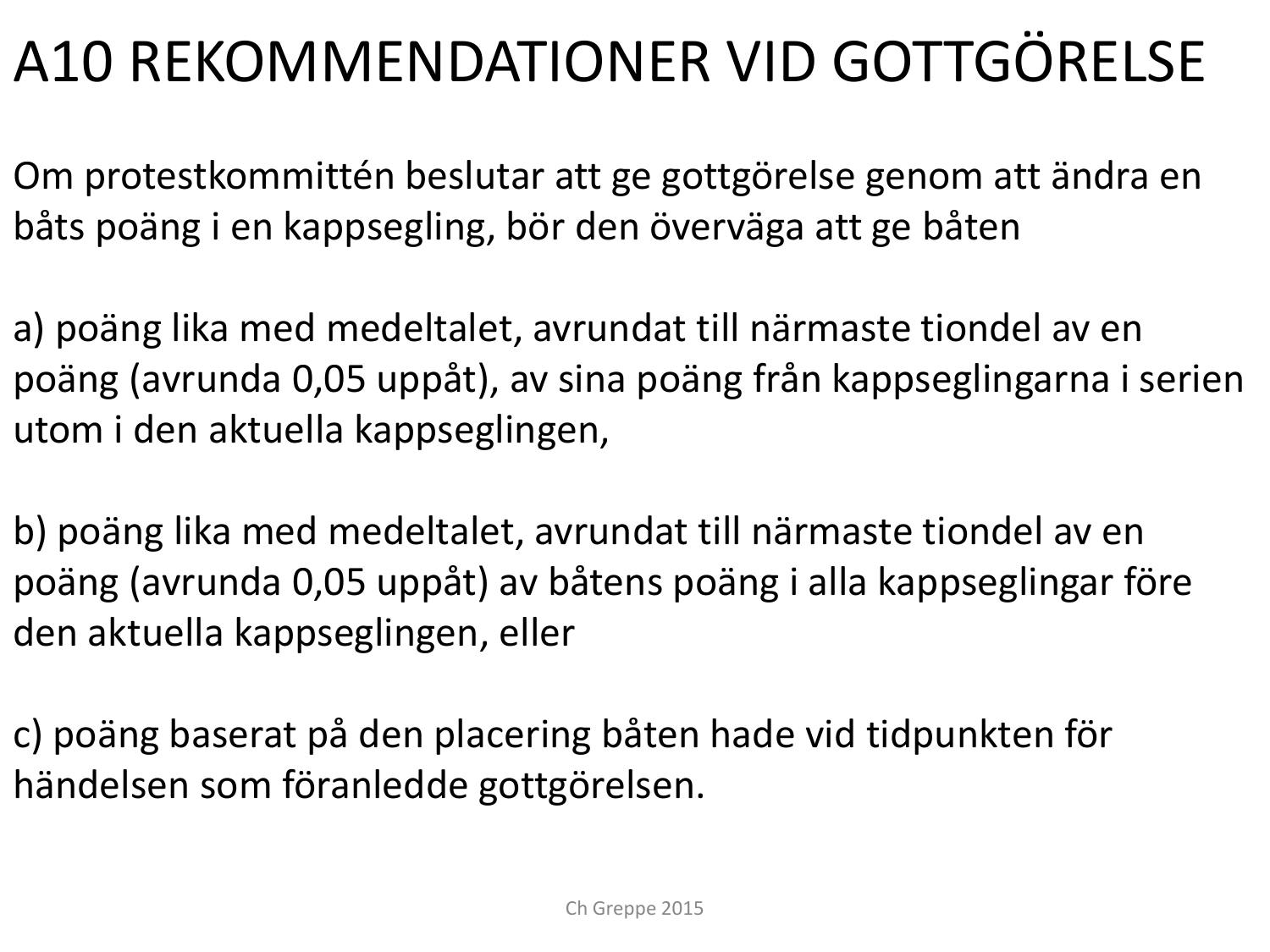### A11 FÖRKORTNINGAR VID POÄNGBERÄKNING

- De här förkortningarna ska användas för att notera vad som har hänt:
- RDG Redress given Fått gottgörelse.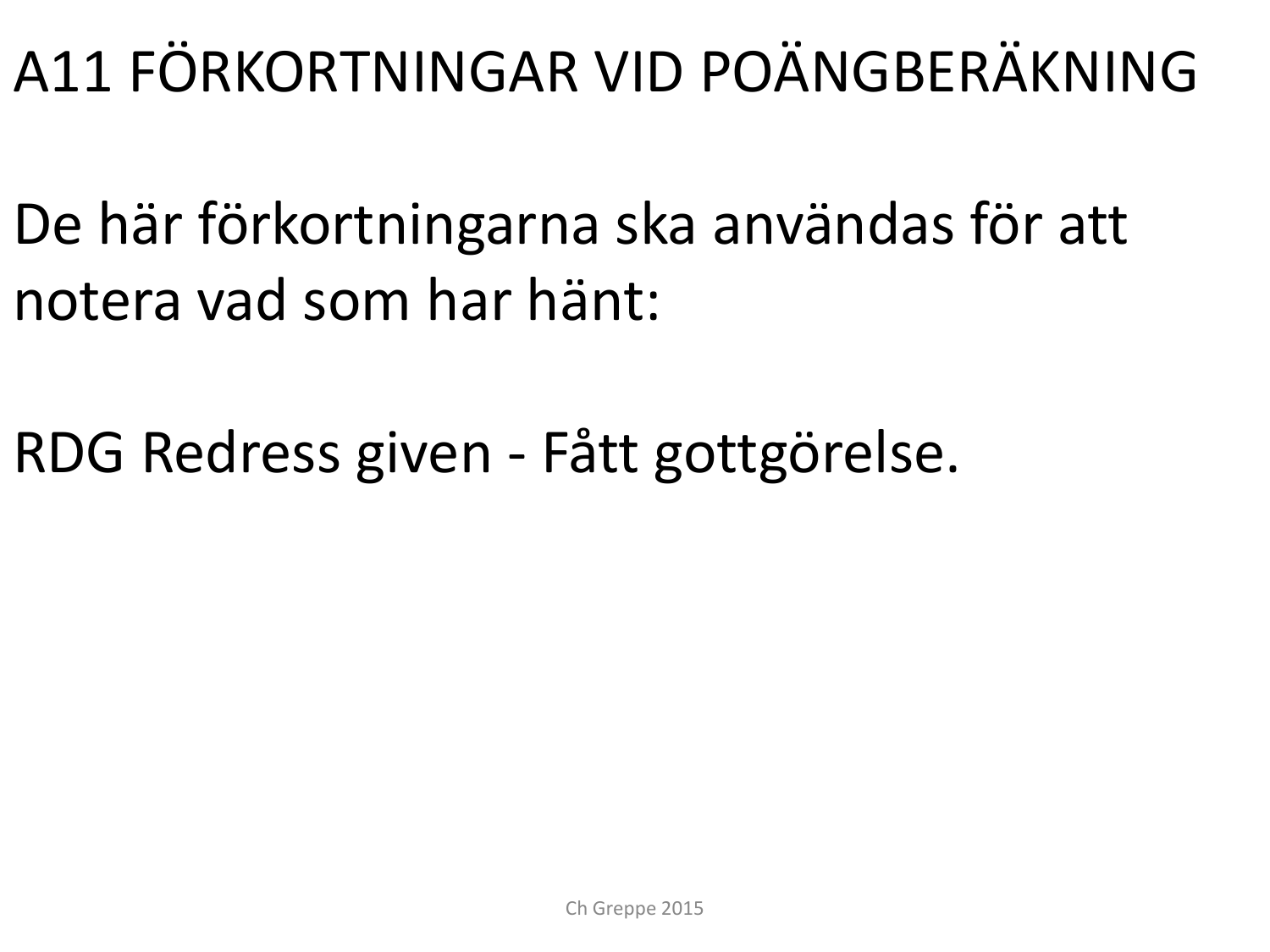### **ISAFs Tolkningsfall – Cases om gottgörelse**

#### **Rule 62.1, Redress**

#### CASE 31

When the correct visual recall signal for individual recall is made but the required sound signal is not, and when a recalled boat in a position to hear a sound signal does not see the visual signal and does not return, she is entitled to redress. However, if she realizes she is on the course side of the line she must return and start correctly.

#### CASE 55

A boat cannot protest the race committee. However, she may request redress or, if she is a party to a hearing, request that it be reopened. A boat that was not a party to a hearing does not have the right to appeal. When she believes that her score has been made significantly worse by an improper action or omission of the race committee, her only remedy is to request redress. She may then appeal the decision of the redress hearing.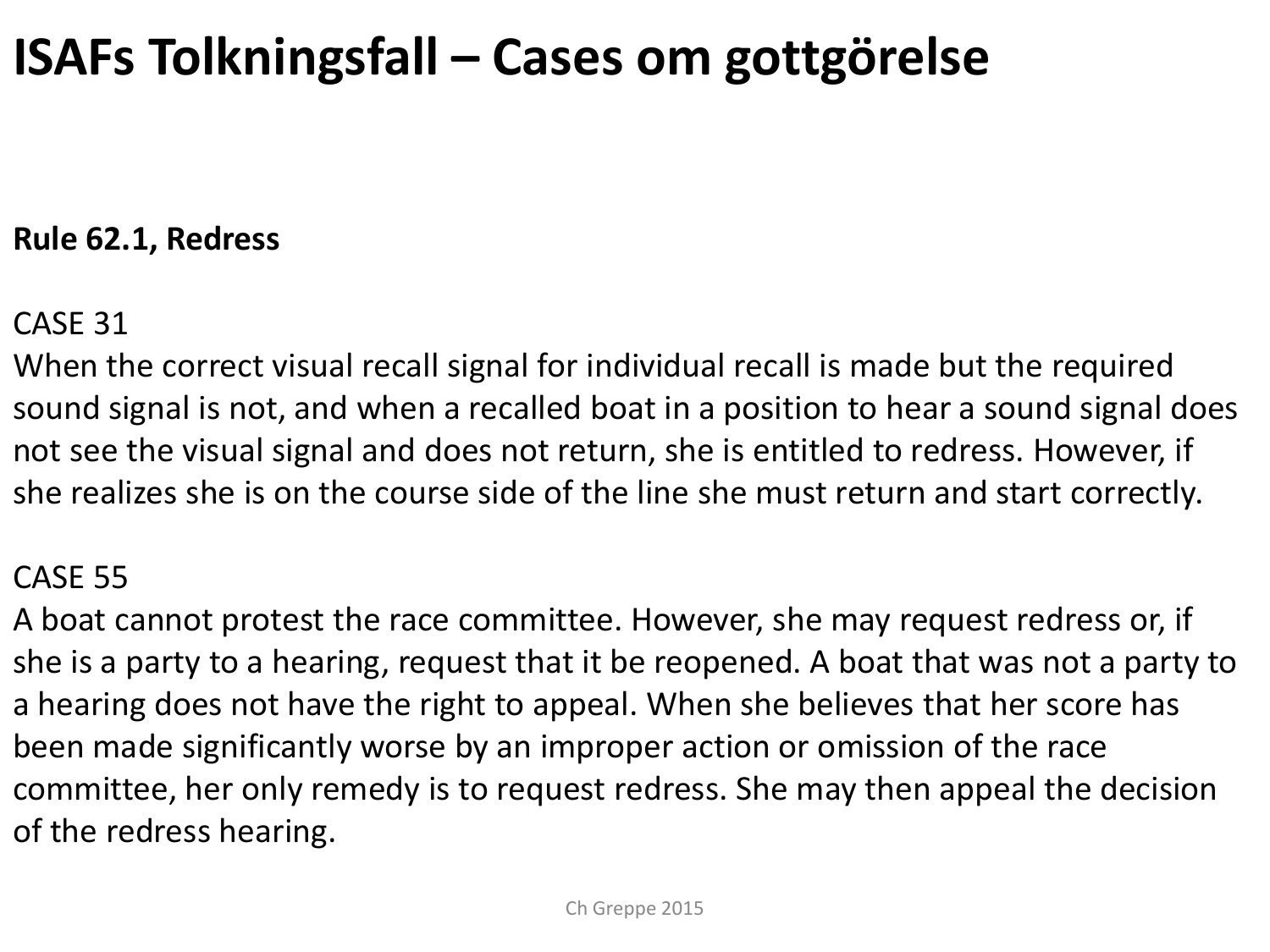#### **Rule 62.1(a), Redress**

CASE 37

Each race of a regatta is a separate race; in a multi-class regatta, abandonment may be suitable for some classes, but not for all.

CASE 44

A boat may not protest a race committee for breaking a rule. However, she may request redress, and is entitled to it when she establishes that, through no fault of her own, an improper action or omission of the race committee made her score significantly worse.

CASE 45

When a boat fails to finish correctly because of a race committee error, but none of the boats racing gains or loses as a result, an appropriate and fair form of redress is to score all the boats in the order they crossed the finishing line.

CASE 68

The failure of a race committee to discover that a rating certificate is invalid does not entitle a boat to redress. A boat that may have broken a rule and that continues to race retains her rights under the racing rules, including her rights under the rules of Part 2 and her rights to protest and appeal, even if she is later disqualified. CASE 71

A hail is not the 'sound signal' required when flag X is displayed. Answers to questions arising from requests for redress after a procedural error by the race committee.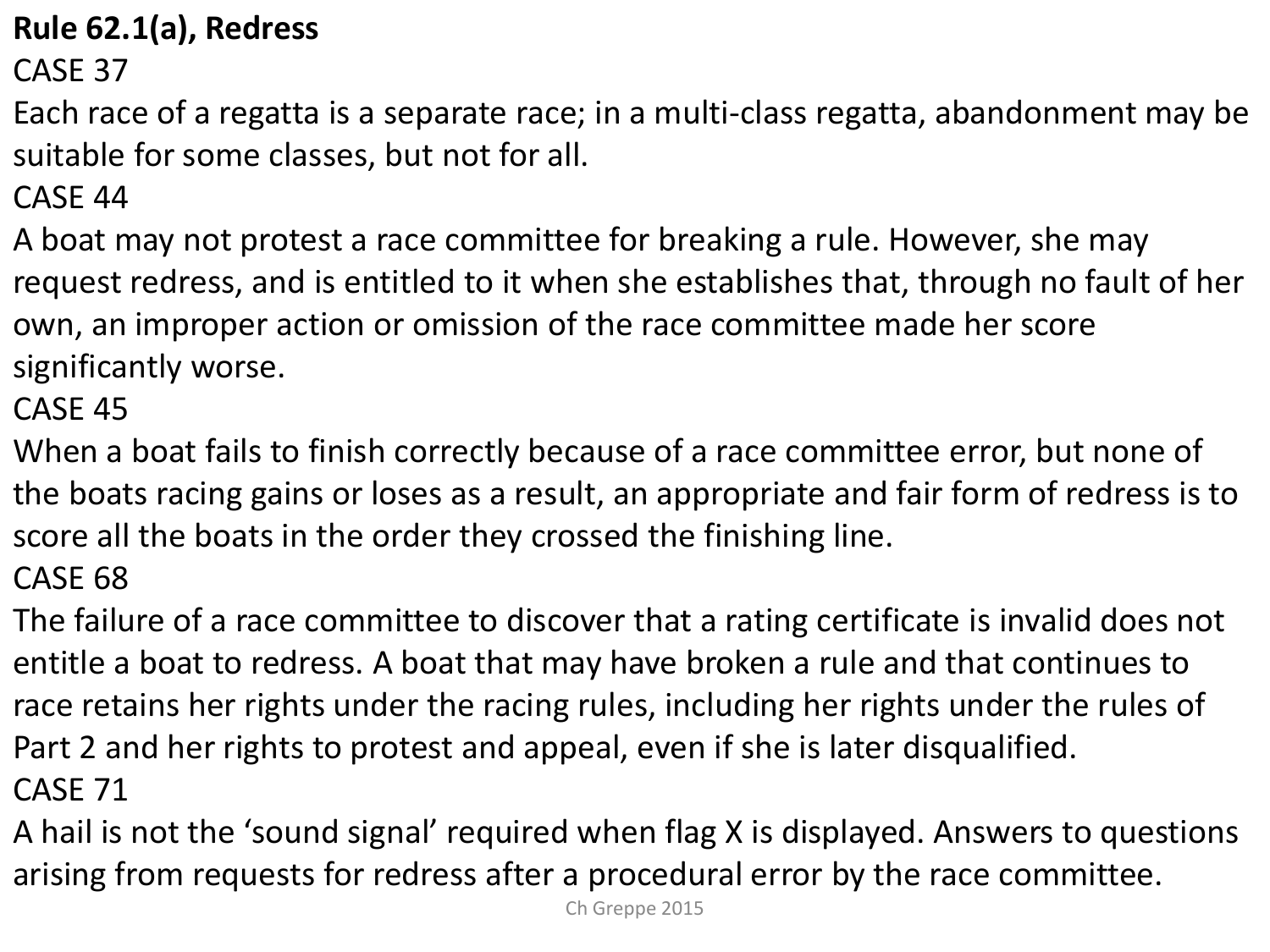CASE 80

A hearing of a protest or a request for redress must be limited to the alleged incident, action or omission. Although a boat may be scored DNF if she does not finish according to that term's definition, she may not be scored DNF for failing to sail the course correctly.

CASE 82

When a finishing line is laid so nearly in line with the last leg that it cannot be determined which is the correct way to cross it in order to finish according to the definition, a boat may cross the line in either direction and her finish is to be recorded accordingly.

CASE 119

When a race is conducted for boats racing under a rating system, the rating that should be used to calculate a boat's corrected time is her rating at the time the race is sailed. Her score should not be changed if later the rating authority, acting on its own volition, changes her rating.

CASE 129

When the course is shortened at a rounding mark, the mark becomes a finishing mark. Rule 32.2(a) permits the race committee to position the vessel displaying flag S at either end of the finishing line. A boat must cross the line in accordance with the definition Finish, even if in so doing she leaves that mark on the side opposite the side on which she would have been required to leave it if the course had not been shortened. Ch Greppe 2015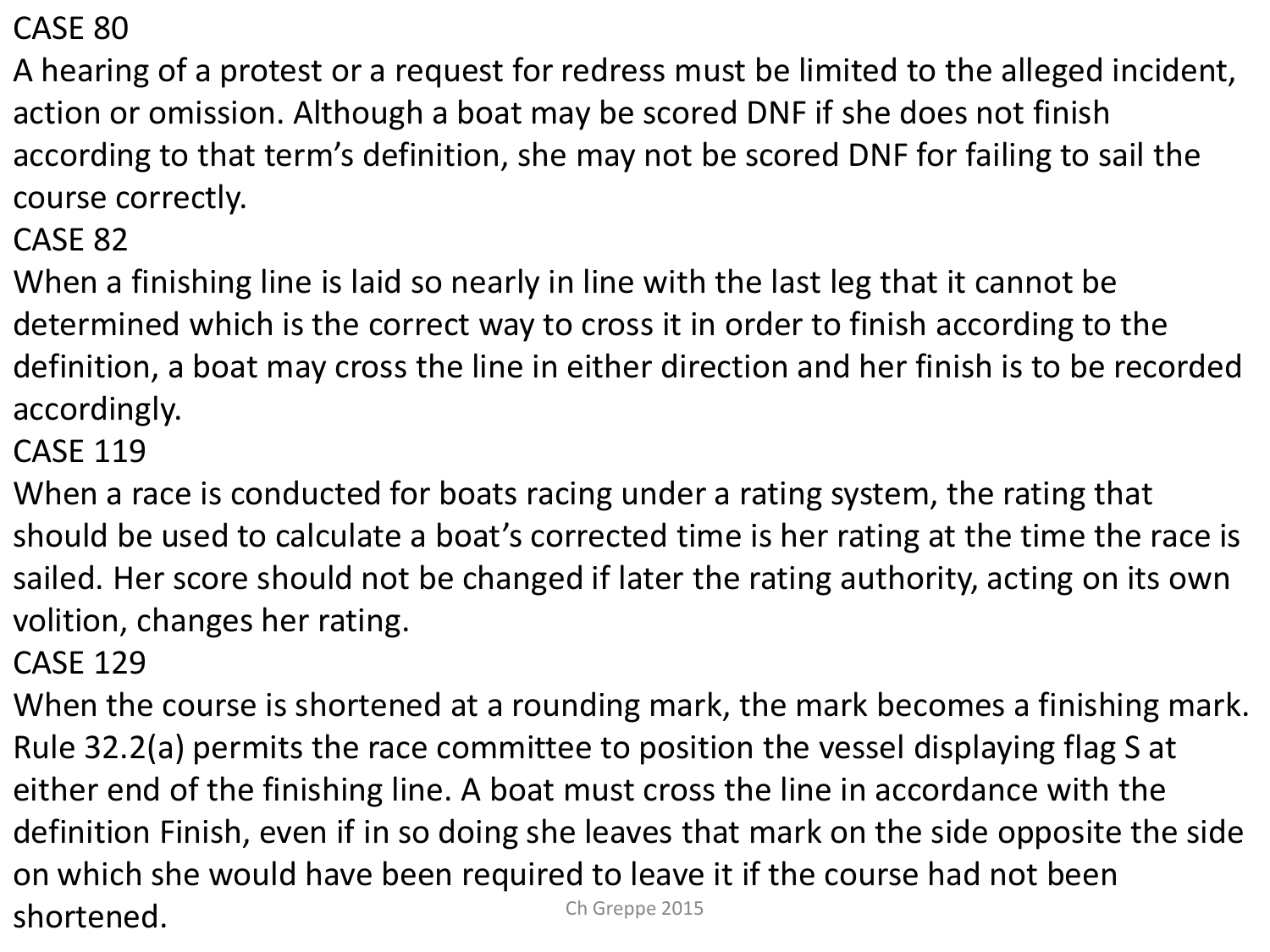**Rule 62.1(b), Redress** CASE 19 Interpretation of the term 'damage'.

#### CASE 110

A boat physically damaged from contact with a boat that was breaking a rule of Part 2 is eligible for redress only if the damage itself significantly worsened her score. Contact is not necessary for one boat to cause injury or physical damage to another. A worsening of a boat's score caused by an avoiding manoeuvre is not, by itself, grounds for redress. 'Injury' refers to bodily injury to a person and, in rule 62.1(b), 'damage' is limited to physical damage to a boat or her equipment.

#### CASE 116

A discussion of redress in a situation in which a boat is damaged early in a series, is entitled to redress under rule 62.1(b), and is prevented by the damage from sailing the remaining races. In such a situation it is not fair to the other boats in the series to award her average points for half or more of the races that comprise her series score.

#### CASE 135

If a boat breaks a rule of Part 2 by failing to keep clear, the right-of way boat, or a third boat, may be entitled to redress if she is physically damaged, even if the damage is not caused directly by a collision with the boat that was required to keep clear.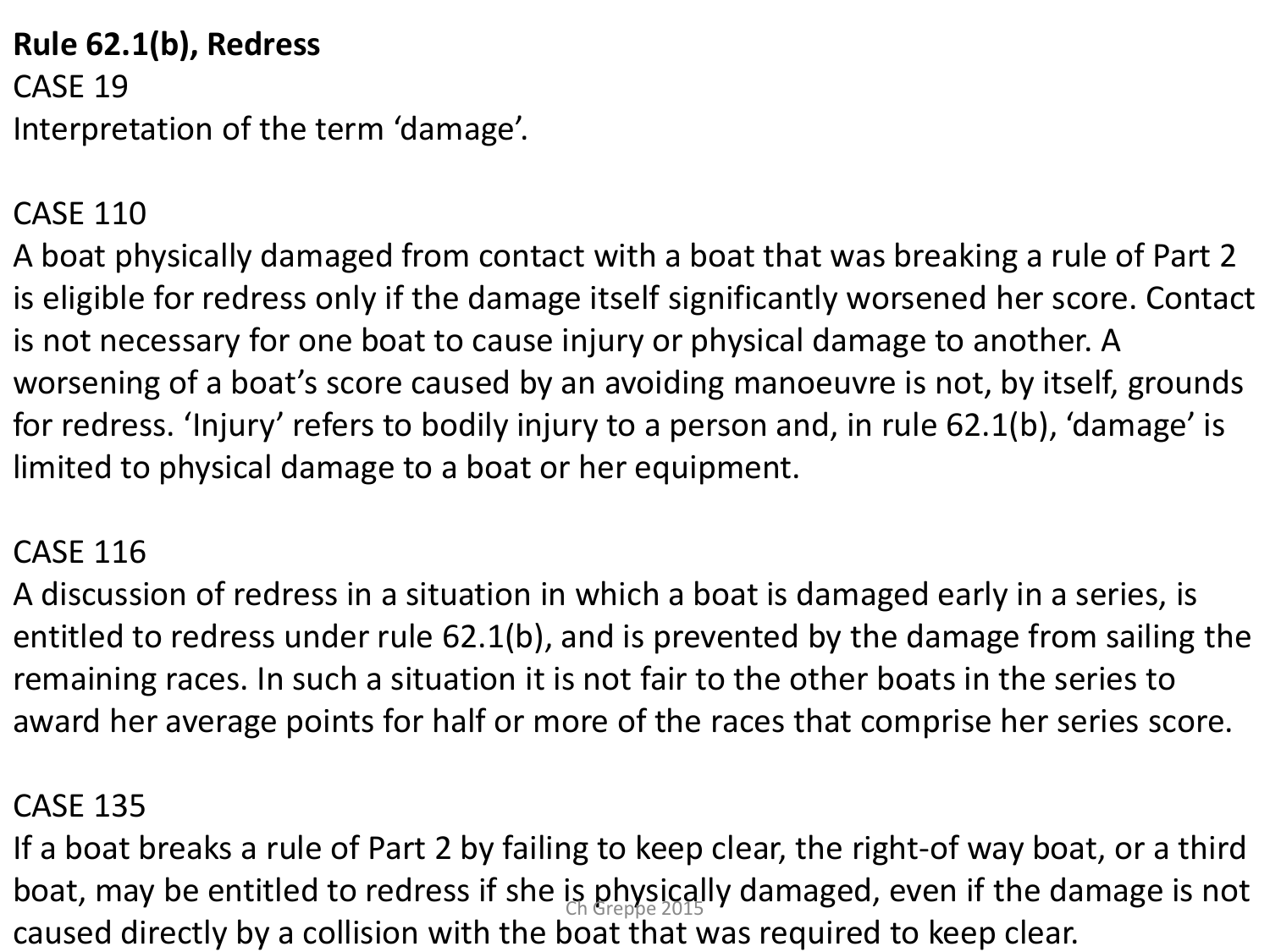#### **Rule 62.1(c), Redress**

CASE 20

When it is possible that a boat is in danger, another boat that gives help is entitled to redress, even if her help was not asked for or if it is later found that there was no danger.

#### **Rule 62.1(d), Redress**

CASE 34

Hindering another boat may be a breach of rule 2 and the basis for granting redress and for action under rule 69.2.

#### **Rule 62.2, Redress**

CASE 102

When a boat requests redress because of an incident she claims affected her score in a race, and thus in a series, the time limit for making the request is the time limit for the race, rather than a time limit based on the posting of the series results.